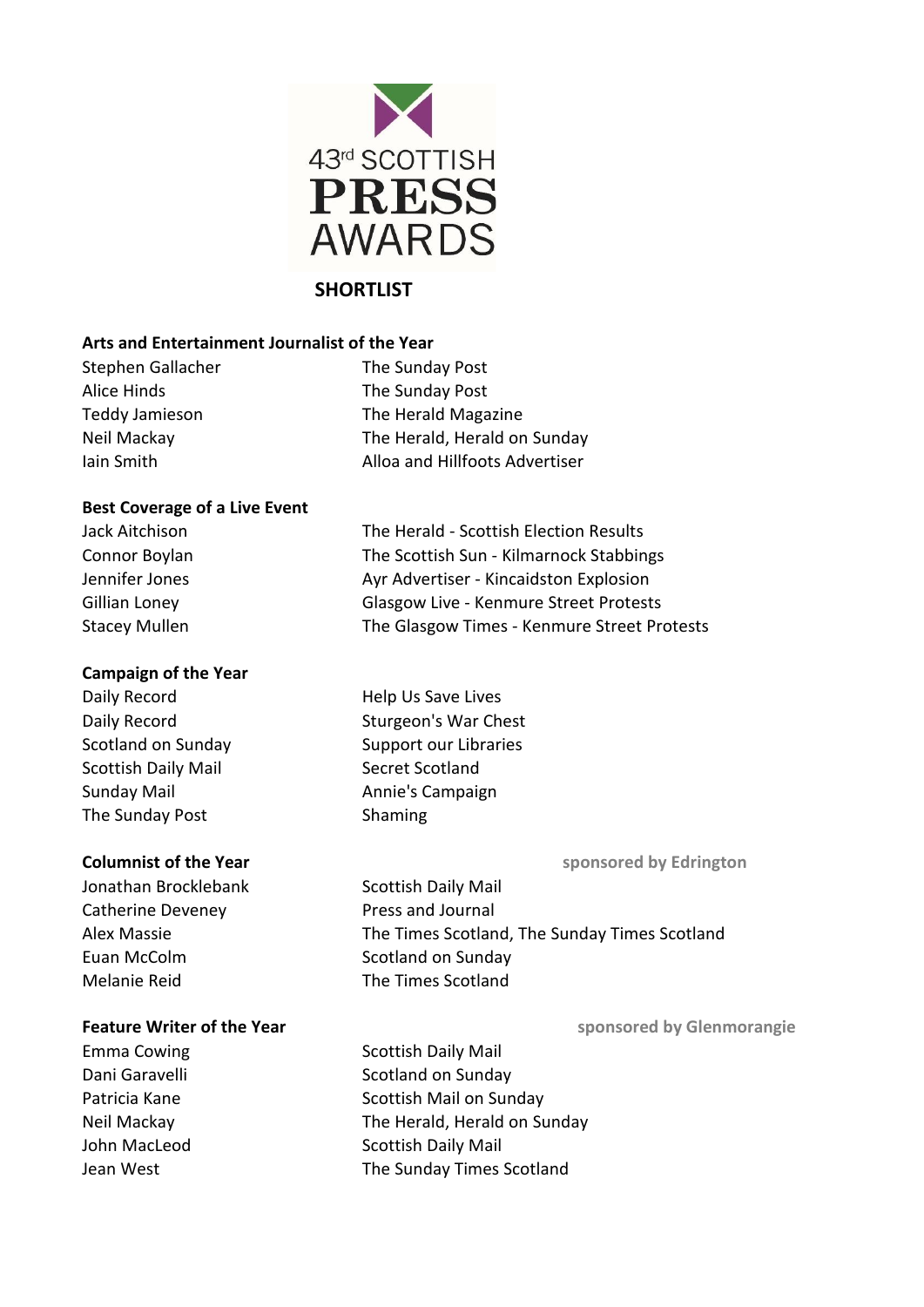#### **Financial Business Journalist of the Year** sponsored by Royal Bank of Scotland

Greig Cameron The Times Scotland Brian Donnelly The Herald Kristy Dorsey **The Herald** Martyn McLaughlin The Scotsman, Scotland on Sunday Peter Ranscombe Scottish Field

### **Food and Drink Writer of the Year Sepansed By Diageo** sponsored by Diageo

Joanna Blythman The Herald Murray Chalmers The Courier Emma Cowing The Scottish Daily Mail Ron MacKenna **The Herald Magazine** Chitra Ramaswamy The Times Scotland Catriona Thomson The Scotsman

# **Front Page of the Year**

The Courier The Scottish Sun The Scottish Sun on Sunday The Sunday Post Wishaw Press

Jonathan Brocklebank Scottish Daily Mail Heather Dewar Scottish Daily Mail Georgia Edkins Scottish Mail on Sunday Stephen Eighteen The Courier Teddy Jamieson The Herald Magazine **Interviewer of the Year** sponsored by Event Consultants Scotland

# **Journalism Team of the Year**

| DC Thomson                 | WW1 Memorial      |
|----------------------------|-------------------|
| Sunday Mail                | COP <sub>26</sub> |
| The Ferret with The Herald | Who Runs Scotland |
| The Sunday Post            | COP <sub>26</sub> |
| The Sunday Post            | Afghanistan       |

# **Local/Weekly Campaign of the Year**

| Greenock Telegraph | Time to Talk                |
|--------------------|-----------------------------|
| Press and Journal  | Beach Clean                 |
| Press and Journal  | <b>Big Christmas Appeal</b> |
| The Glasgow Times  | Save our Venues             |
| The Glasgow Times  | Bank on Us                  |

#### **Local/Weekly Feature Writer of the Year**

| Michael Alexander | The Courier Weekend Magazine |
|-------------------|------------------------------|
| Neil Drysdale     | Press and Journal            |
| Craig Munro       | Press and Journal            |
| Christina O'Neill | Glasgow Live                 |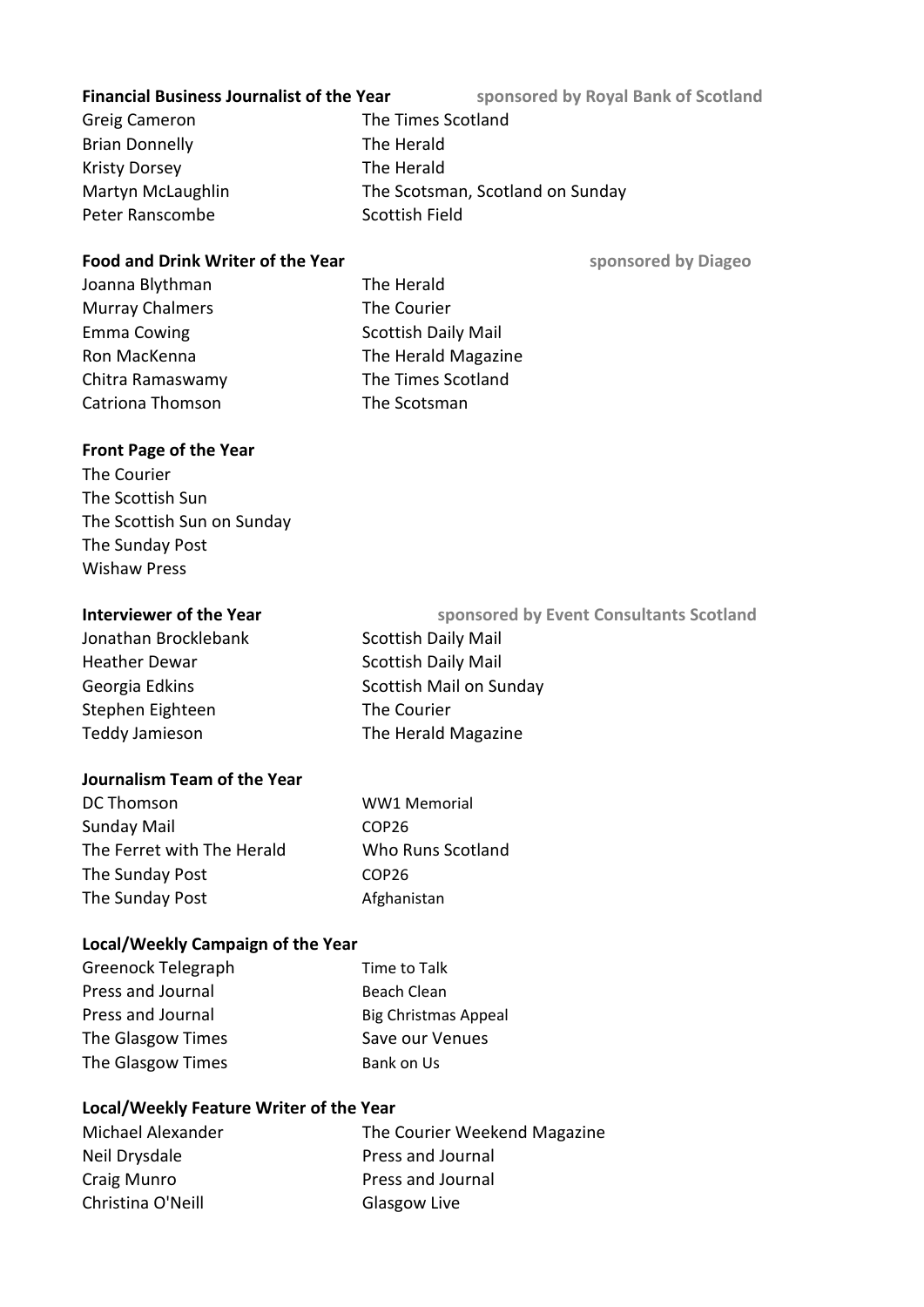| Hamilton Advertiser, Ayrshire and Coatbridge Advertiser, |  |
|----------------------------------------------------------|--|
| <b>Wishaw Press</b>                                      |  |

# **Local/Weekly Reporter of the Year**

Niki Tennant

| Dale Haslam             | Press and Journal, Evening Express, The Courier, Evening |
|-------------------------|----------------------------------------------------------|
|                         | Telegraph                                                |
| Jennifer Jones          | Ardossan Herald, Irvine Times                            |
| Sean O'Neil             | The Courier, Press and Journal                           |
| Christina O'Neill       | Glasgow Live                                             |
| <b>Stewart Paterson</b> | The Glasgow Times                                        |

#### **News Photographer of the Year subsetimal sponsored by VisitScotland**

Jane Barlow Press Association Mhairi Edwards The Courier and Evening Telegraph Andrew Milligan PA Media Jeff Mitchell Getty Images Victoria Stewart **Daily Record** 

### **News Website of the Year Service State of the Year Sponsored by Amazon**

[dailyrecord.co.uk](http://dailyrecord.co.uk/) Glasgow Live The Glasgow Times The Courier The Scotsman

Shona Craven **The National** Marion Scott The Sunday Post Alex Watson **Press** and Journal

# **Podcast of the Year**

Brian Taylor The Herald

Michael Blackley Scottish Daily Mail Paul Hutcheon Daily Record Conor Matchett The Scotsman Chris Musson The Scottish Sun Hannah Rodger The Herald

Vivienne Aitken Daily Record

Heather Dewar Scottish Daily Mail Sandra Dick The Herald, The Herald on Sunday **Nicola Barry Award Sponsored by Woman in Journalism Scotland** 

Alastair Brian The Ferret / The FFS Show Podcast Kelly Crichton The Scotsman - Scran Chris Phin The Courier - The Stooshie Chris Phin The Courier - Talking Football

**Political Journalist of the Year** sponsored by The Law Society Scotland

**Reporter of the Year sponsored by Openreach sponsored by Openreach**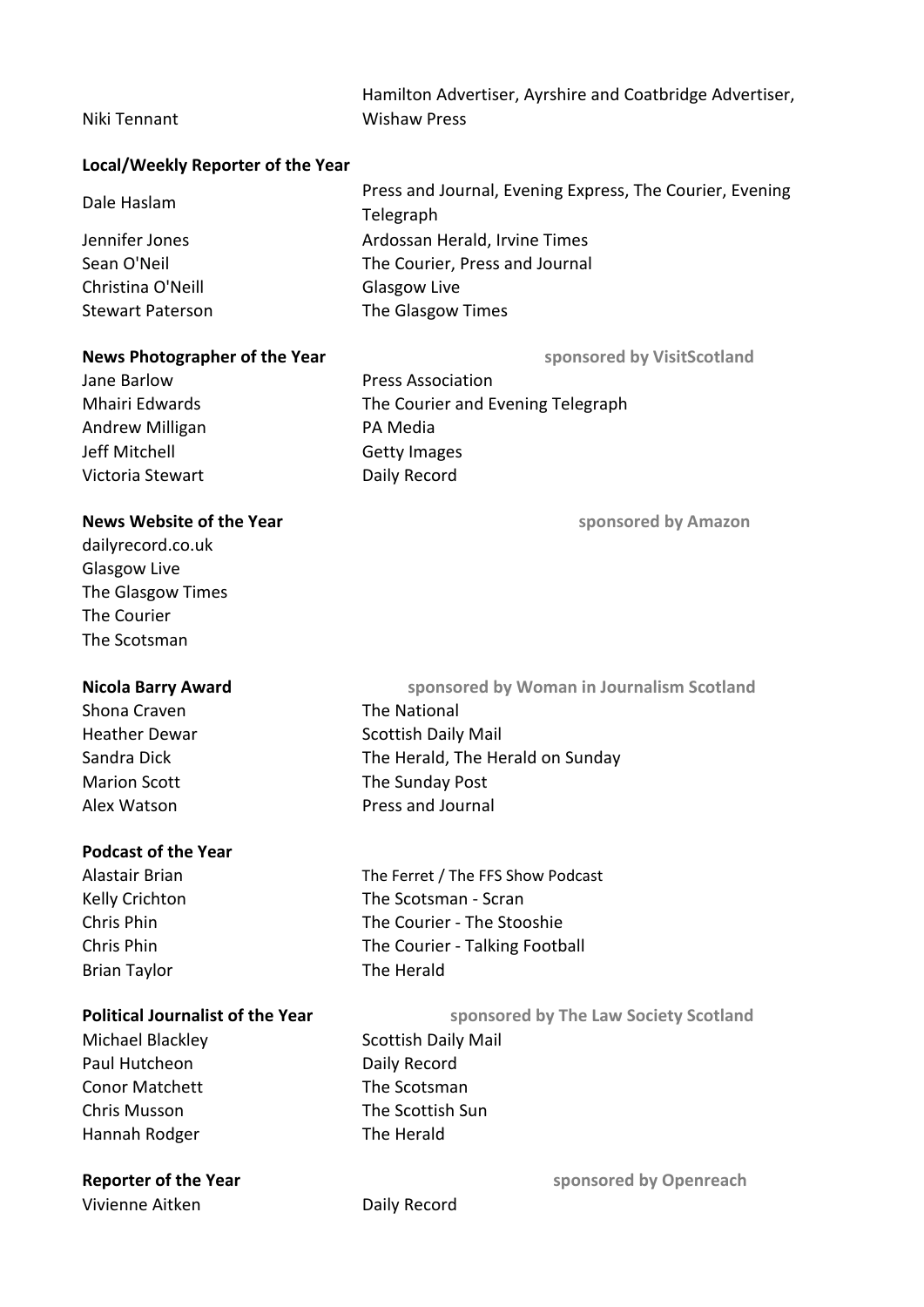| Gabriella Bennett   | The Times Scotland           |
|---------------------|------------------------------|
| John Ferguson       | <b>Sunday Mail</b>           |
| Neil Mackay         | The Herald, Herald on Sunday |
| <b>Marion Scott</b> | The Sunday Post              |

# **Scoop of the Year**

Gabriella Bennett The Times Scotland Annie Brown Daily Record John Ferguson Sunday Mail Susan Lochrie Greenock Telegraph Conor Matchett The Scotsman

#### **Specialist Reporter of the Year**

Lindsay Bruce **Press and Journal** Rory Cassidy **Daily Record** Jane Hamilton Daily Record Helen McArdle The Herald Martyn McLaughlin The Scotsman, Scotland on Sunday

#### **Sports Columnist of the Year**

| Michael Grant   | The Times Scotland         |
|-----------------|----------------------------|
| Gary Keown      | Scottish Mail on Sunday    |
| Stephen McGowan | <b>Scottish Daily Mail</b> |
| Alastair Reid   | The Times Scotland         |
| Aidan Smith     | The Scotsman               |

#### **Sports Feature Writer of the Year**

Aidan Smith The Scotsman

Heather Dewar Scottish Daily Mail Michael Grant The Times Scotland Alan Pattullo The Scotsman, Scotland on Sunday Rob Robertson Scottish Daily Mail

### **Sports News Writer of the Year**

| <b>Heather Dewar</b> | <b>Scottish Daily Mail</b>                    |
|----------------------|-----------------------------------------------|
| Robert Grieve        | The Scottish Sun                              |
| Scott McDermott      | Sunday Mail                                   |
| Stephen McGowan      | <b>Scottish Daily Mail</b>                    |
| Mark Palmer          | The Times Scotland, The Sunday Times Scotland |

#### **Sports Photographer of the Year**

| Michael Gillen  | The Falkirk Herald                      |
|-----------------|-----------------------------------------|
| James Gunn      | John O'Groat Journal, Caithness Courier |
| lan MacNicol    | <b>Getty Images</b>                     |
| Wullie Marr     | Press and Journal and Evening Express   |
| Andrew Milligan | PA Media                                |

### **Student of the Year**